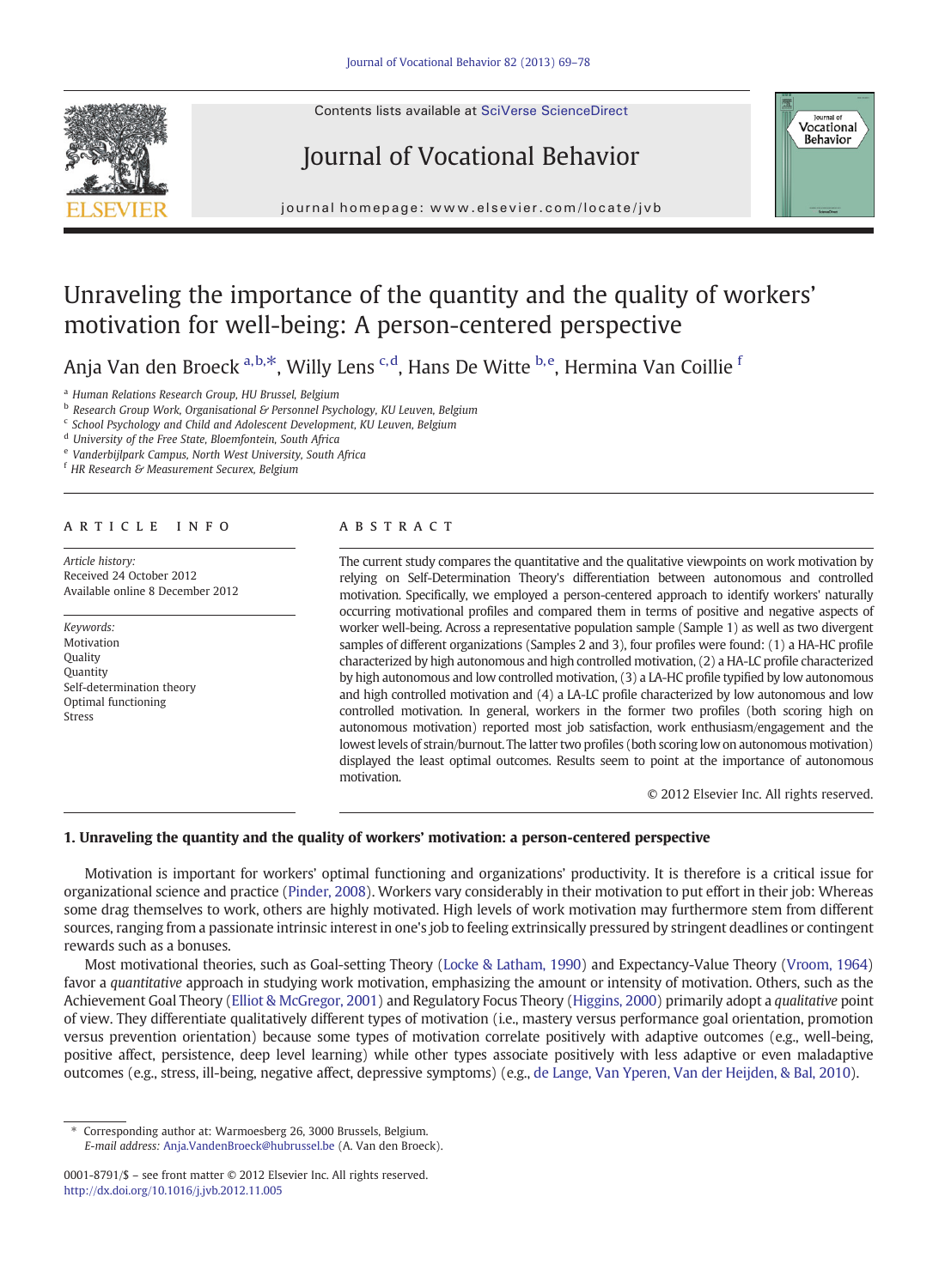The literature provides support for both the qualitative and qualitative views ([Pinder, 2008](#page--1-0)). To date, to the best of our knowledge, research comparing the conflicting assumptions of both perspectives is lacking. The current contribution aims to tap into this issue by relying on Self-Determination Theory (SDT; [Deci & Ryan, 2000](#page--1-0)) which emphasizes that both the quantity and the quality of motivation matter. As such, this study aims to expand the current knowledge on work motivation in three ways. First, by comparing the qualitative and quantitative point of view, we add to the theoretical understanding of work motivation. Second, we shed light on how work motivation would best be approached methodologically. Within a quantitative perspective, all types of motivation are added because, they are all equivalent in value or importance. This assumption runs against the qualitative perspective, in which the differences between various types of motivation are critical. Rather than adding them, lower quality types of motivation are therefore subtracted from more optimal types of motivation to obtain a general score of the quality of motivation (e.g., [Pennington & Roese,](#page--1-0) [2003](#page--1-0)) or jointly included in the analysis to examine their relative importance and interaction (e.g., [Payne, Youngcourt, & Beaubien,](#page--1-0) [2007](#page--1-0)). In both cases, the shared variance is controlled for, which, according to the quantitative approach, may lead to a loss of substantive information.

To avoid such drawbacks, we rely on a person-centered approach [\(Magnusson, 1998\)](#page--1-0), i.e., cluster analysis ([Gore, 2000](#page--1-0)), to study the quality and quantity of motivation. A person-centered approach can be contrasted with commonly employed variable-centered approaches such as regression analysis or structural equation modeling. Variable-centered approaches typically break down the complex reality into separate variables. They aim at identifying relationships between independent and dependent variables and assessing the strengths of these relations at the group level. Person-centered approaches may complement this variable-centered approach as they focus upon the experience of individuals (Clatworthy, Buick, Hankins, Weinman, & Horne, 2005). Specifically, cluster analysis allows for the detection and the comparison of naturally occurring groups defined by particular profiles, in our case in terms of the quantity and quality of their work motivation. As such, cluster analysis allows for drawing conclusions on the level of groups of individuals and may assist in identifying which individuals are most at risk for experiencing ill-being such as burnout, or, conversely, are most likely to thrive at work. For practitioners it is easier to recognize and understand groups of people with different profiles as obtained from cluster analysis, than to understand the implications of interaction effects of the dimensions in regression analysis. The current study thus also adds to the practical understanding of work motivation. This is the third contribution of this study.

To ascertain the validity of our results, we employ a multi-study approach, testing the hypotheses in a heterogeneous representative sample (Sample 1) as well as two divergent homogeneous samples (Samples 2 and 3). While the representative sample allows identifying the typical worker of each emerging profile and the relative occurrence of the different profiles, the divergent samples also shed light on the universality of the clusters, both across particular organizations and countries, increasing the generalizability of the findings. Before detailing the hypotheses, we discuss the quantitative and qualitative view on motivation based on SDT, as well as the added value of a person centered approach.

### 2. Quality and quantity of work motivation: a self-determination theory perspective

SDT taps into the quality of motivation by distinguishing two different types of motivation according to the degree to which workers experience the reasons for putting effort in their work as autonomous or controlled [\(Deci & Ryan, 2000\)](#page--1-0). Workers particularly believe that the reasons for their behavior stem from themselves when they find their job inherently interesting, enjoyable and challenging, i.e., when they are intrinsically motivated. SDT considers this the most autonomous type of motivation. However, jobs might also include tasks which are not intrinsically motivating, but are executed out of extrinsic motivation, i.e., to obtain an outcome that is separable from the activity itself. Based on empirical findings, SDT distinguishes three different types of extrinsic motivation depending upon the degree to which employees endorse the reasons for engaging in the behavior, that is the degree in which the extrinsic reasons are internalized ([Deci & Ryan, 2000](#page--1-0)). In case of intrinsic motivation the perceived locus of causality is internal; when the motivation is extrinsic, the locus of causality can be internal or external.

First, employees may experience the reasons for their behavior as totally external to themselves and act upon contingencies administered by others. They may for example only invest efforts in their job to obtain a bonus or to meet their supervisor's expectations. This is labeled as external regulation. Second, employees may buttress their behavior with self-worth contingencies, such as ego-involvement, pride, guilt, shame and anxiety. Then, the reasons for conducting the behavior are partially taken in, but not fully endorsed, resulting in an internal pressure to act or an introjected regulation. External and introjected regulation are typified by a perceived external locus of causality and feelings of external or internal control. Therefore they compose controlled motivation. Third, employees may identify with or integrate the extrinsic reasons to put effort in their job and consider their tasks valuable or personally important. Although extrinsically motivated, such the behavior is accompanied by a perceived internal locus of causality and feelings of psychological freedom and volition, as in the case of intrinsic motivation. Therefore, these types of motivation are grouped together with intrinsic motivation as autonomous motivation. Within SDT, the original distinction between intrinsic and extrinsic motivation has thus been replaced by the differentiation between autonomous and controlled motivation ([Deci & Ryan, 2000](#page--1-0)).

Workers may display both types of motivation or behavioral regulation [\(Sheldon, Turban, Brown, Barrick, & Judge, 2003](#page--1-0)), but autonomous and controlled motivation are found to relate to qualitative different outcomes. According to SDT, autonomous motivation contributes to individuals' optimal functioning as it allows for the satisfaction of the basic human psychological needs for autonomy (i.e., experience choice and authorship in one's behavior), competence (i.e., feeling effective in carrying out activities) and relatedness (i.e., feeling a sense of connection and intimacy with others; [Van den Broeck, Vansteenkiste, De Witte, Soenens, & Lens,](#page--1-0) [2010](#page--1-0)). Therefore autonomous motivation is considered to lead to beneficial outcomes, and is said to be of high quality. Controlled motivation, in contrast, does not contribute to or even detracts from the satisfaction of the three basic psychological needs. It therefore leads to lower levels of optimal functioning, and is said to be of lower quality ([Deci & Ryan, 2000](#page--1-0)).